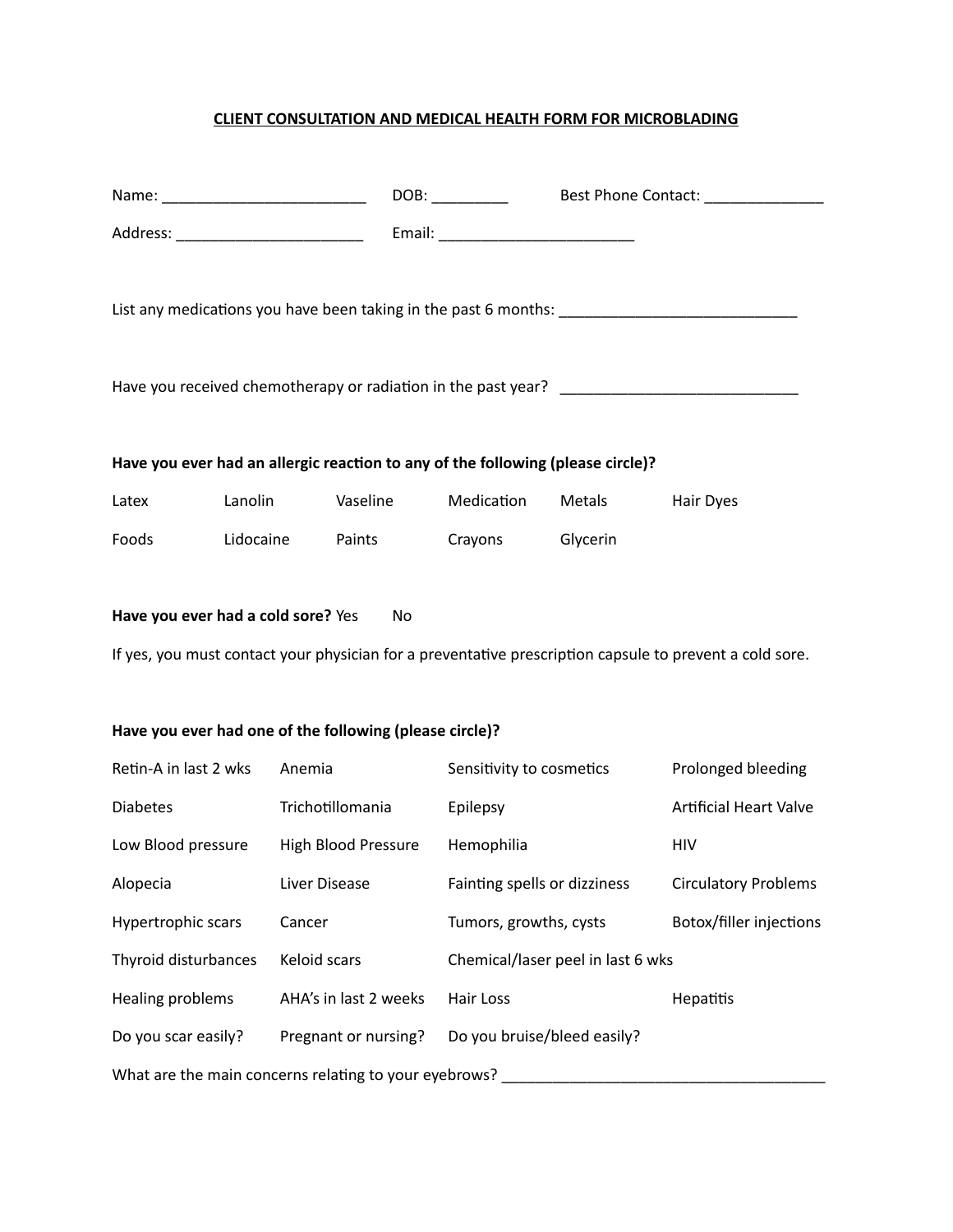What would you like to improve about your eyebrows? Consider shape, color, density, thickness…

\_\_\_\_\_\_\_\_\_\_\_\_\_\_\_\_\_\_\_\_\_\_\_\_\_\_\_\_\_\_\_\_\_\_\_\_\_\_\_\_\_\_\_\_\_\_\_\_\_\_\_\_\_\_\_\_\_\_\_\_\_\_\_\_\_\_\_\_\_\_\_\_\_\_\_\_\_\_\_\_\_\_\_\_\_

| For therapist use - Note pigments, blades, techniques used for this client |                   |  |  |  |
|----------------------------------------------------------------------------|-------------------|--|--|--|
| Are you currently under the care of a physician? If yes, please explain:   |                   |  |  |  |
|                                                                            | Physician's Name: |  |  |  |
| Do you take antibiotics when going to the dentist? If yes, why?            |                   |  |  |  |
| Are you currently taking medication that thins the blood?                  |                   |  |  |  |

**Please read the following statements carefully**. Microblading is a way of cosmetic tattooing, re-touch procedures may be required. A healing period of 4-6 weeks is required before a touch up procedure can be performed. On a rare occasion, the pigment may migrate under the skin. Procedure of Microblading may be slightly uncomfortable. The pigments will fade. Immediately after the procedure, the pigment can appear 30-50% darker than the desired result. Although extremely rare, there might be an immediate or delayed allergic reaction to pigment. A negative patch test result does not guarantee that you will not develop an allergic reaction after the full procedure. Allergic reactions to anesthetic can occur. Permanent cosmetics cannot be applied if you are pregnant or nursing, or anyone under the age of 18. Infections can occur if aftercare instructions are not followed correctly. There may be swelling and redness following the procedure. You may experience minor bleeding. If you have an MRI scan within 3 months after Microblading procedure, you should notify/discuss with your doctor. Possible scarring may occur, but is extremely rare.

**I have received after care information and I'm fully aware of the aftercare procedures.** Yes No

**I** fully understand the information provided above & confirm that all info provided by me is correct **and truthful.** 

| Client's Name     | Client's signature     | Date |
|-------------------|------------------------|------|
| Technician's Name | Technician's signature | Date |

#### **MICROBLADING PRE-PROCEDURE ADVICE**

**Please read the following advice carefully and sign at the end**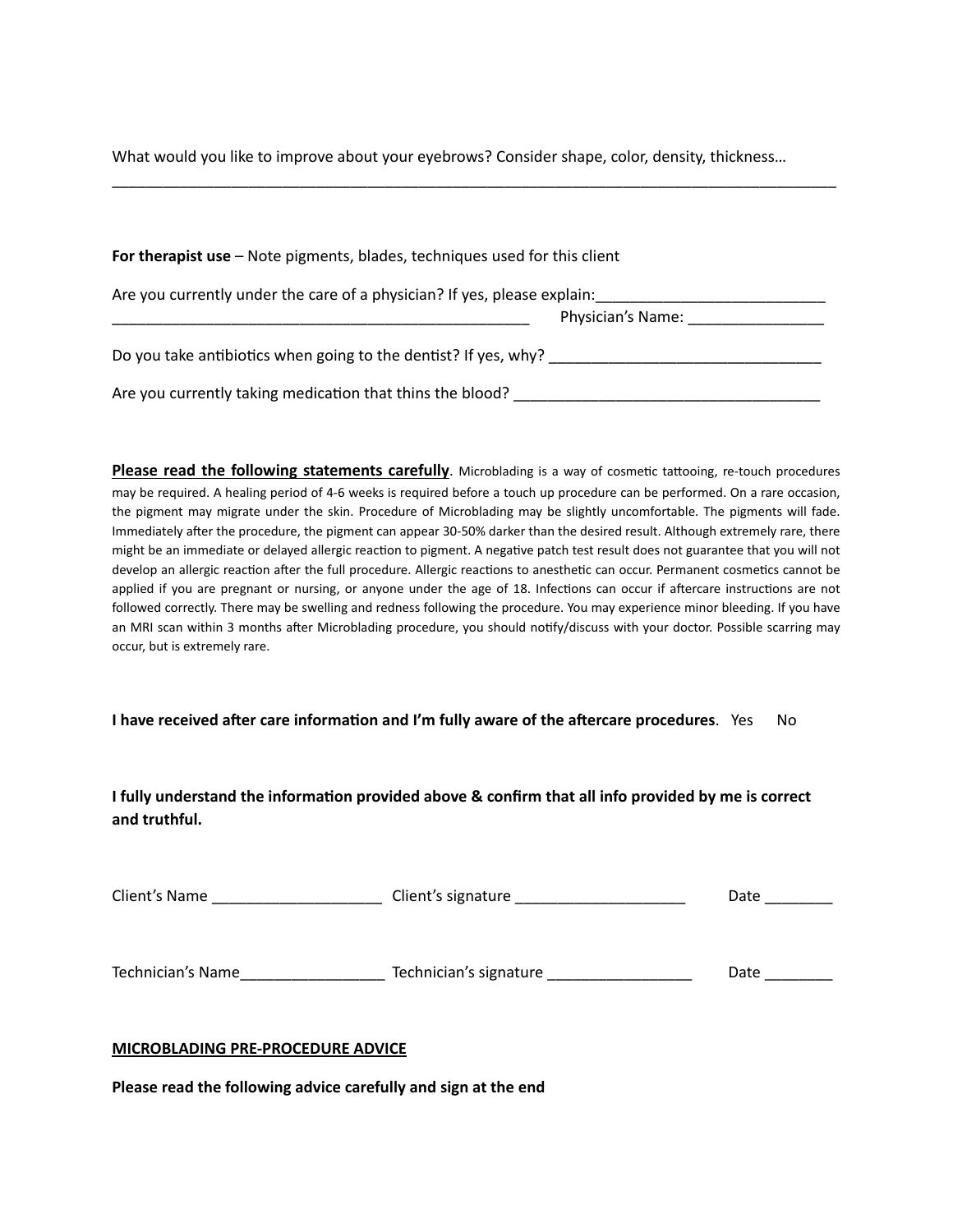- Microblading procedure normally requires multiple treatment sessions. For best results, clients will be required to return for at least one re-touch appointment. This will take place between 4-6 weeks after the initial procedure. Those with oily skin may require an additional touch up. Please be aware that color intensity will be significantly darker and sharper immediately after the initial procedure and will reduce by 30-50%.
- Although numbing cream is used during the procedure, slight sensitivity/discomfort may still be felt by sensitive clients.
- Delicate or sensitive skin may be red and/or swollen after the procedure.
- Please wear your normal make up on the day of your procedure.
- Please do not drink alcohol 24 hours prior to the treatment.
- Where possible, try to avoid the following herbs and spices prior to your appointment: Black pepper, Cardamom, any member of the Zingiberaceae (Ginger) family, Cayenne, Cinnamon, Garlic, Horseradish, Mustard
- A patch test will be performed, unless waived by client.
- Any brow shaping using waxing should be performed at least 48hrs before the procedure.
- Electrolysis treatment should be undergone no less than 5 days before the procedure.
- AHA products and retinoids should be avoided no less than 2 weeks prior to the procedure.
- Exfoliating treatments such as microdermabrasion should not be performed within 2 weeks prior to procedure.
- Chemical and laser peels should be avoided no less than 6 weeks prior to procedure.
- Please wait 2-3 weeks if you have had Botox injections before Microblading.

# **Topical Anesthetic Advice**

- Allergic reaction can occur from any anesthetics used during the procedure. If you do suffer from an allergic reaction, you should contact your doctor immediately. Allergic reaction response may show through redness, swelling, rash, blistering, dryness or any other symptoms associated with an allergic reaction.
- **Numbness** We cannot accept responsibility if the area to be treated does not respond to the numbing cream. Everyone is different according to skin type. Some clients report the area to be completely numb, while others may experience some discomfort.
- **Procedure** For Microblading procedure, a numbing cream/gel is used. The products are formulated to be perfectly safe and can be purchased over the counter from any pharmacy/chemist. The anesthetic is placed over the treatment area for 20-30 minutes then carefully removed prior to treatment. Because of the treatment, combined with the use of the anesthetic, you can expect to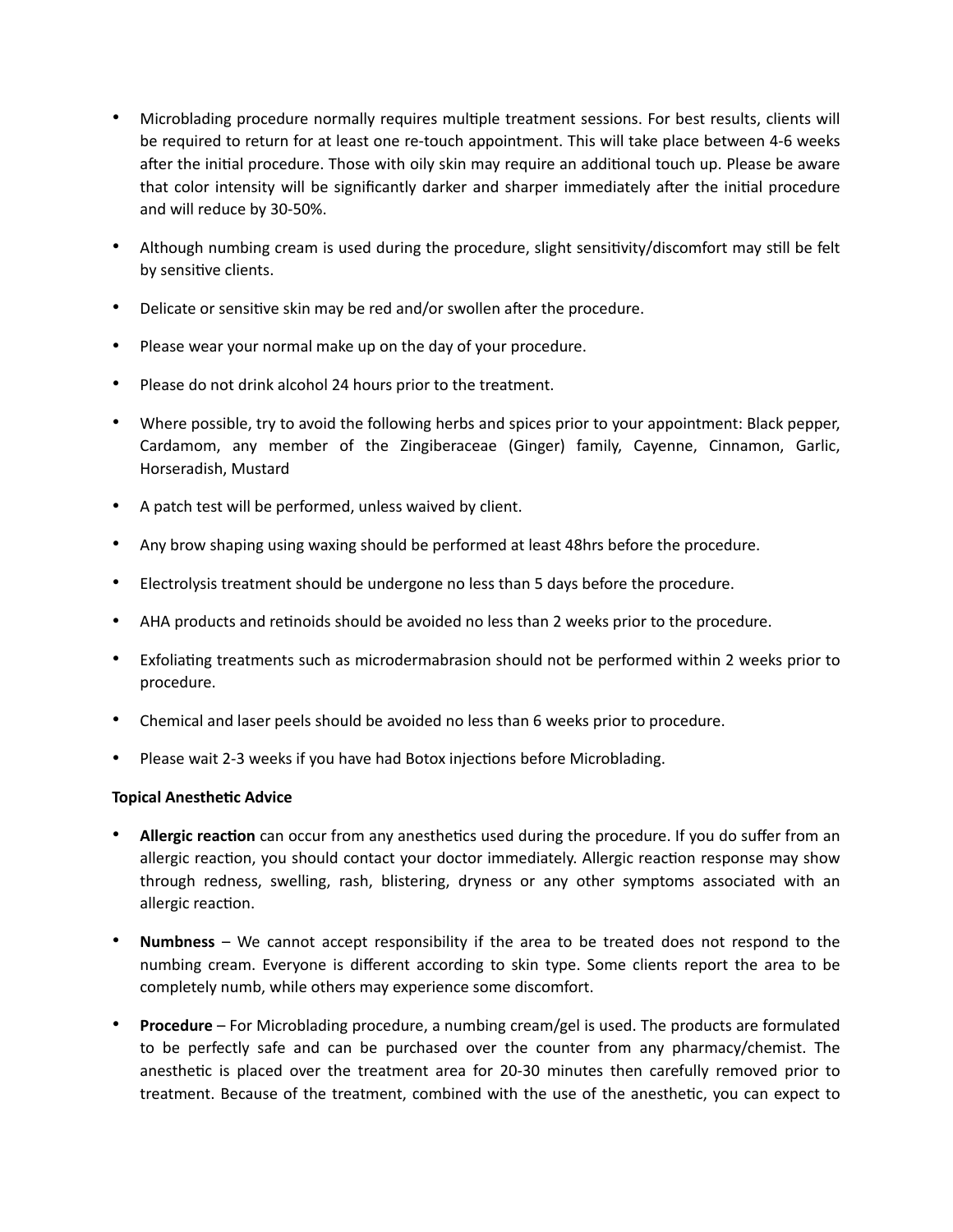experience some redness/swelling that can last 1-4 days. You should always follow your post procedure advice and after care for the best results.

### **Contraindications for Microblading**

- $\bullet$  Liver disease high risk of infection
- Pregnancy/Nursing
- Compromised skin near brow area
- Chemotherapy/Radiation
- Cold sores/fever blisters please take an anti-viral prior to treatment
- Hormone therapies  $-$  can affect pigmentation and/or cause sensitivity

### The following medical conditions require a note from your doctor giving consent

Diabetes Type 1 and 2, high blood pressure, auto-immune disease, thyroid / Graves' disease Any other medical condition that causes slow healing or high risk of infection.

I have read and full understood the above information provided and any risks involved with the use of topical anesthetic and I therefore consent to the use of the anesthetic for the Microblading procedure. **I agree to follow pre- and post-procedure advice closely** 

| Client Name      | Signature | Date |  |
|------------------|-----------|------|--|
| Therapist's Name | Signature | Date |  |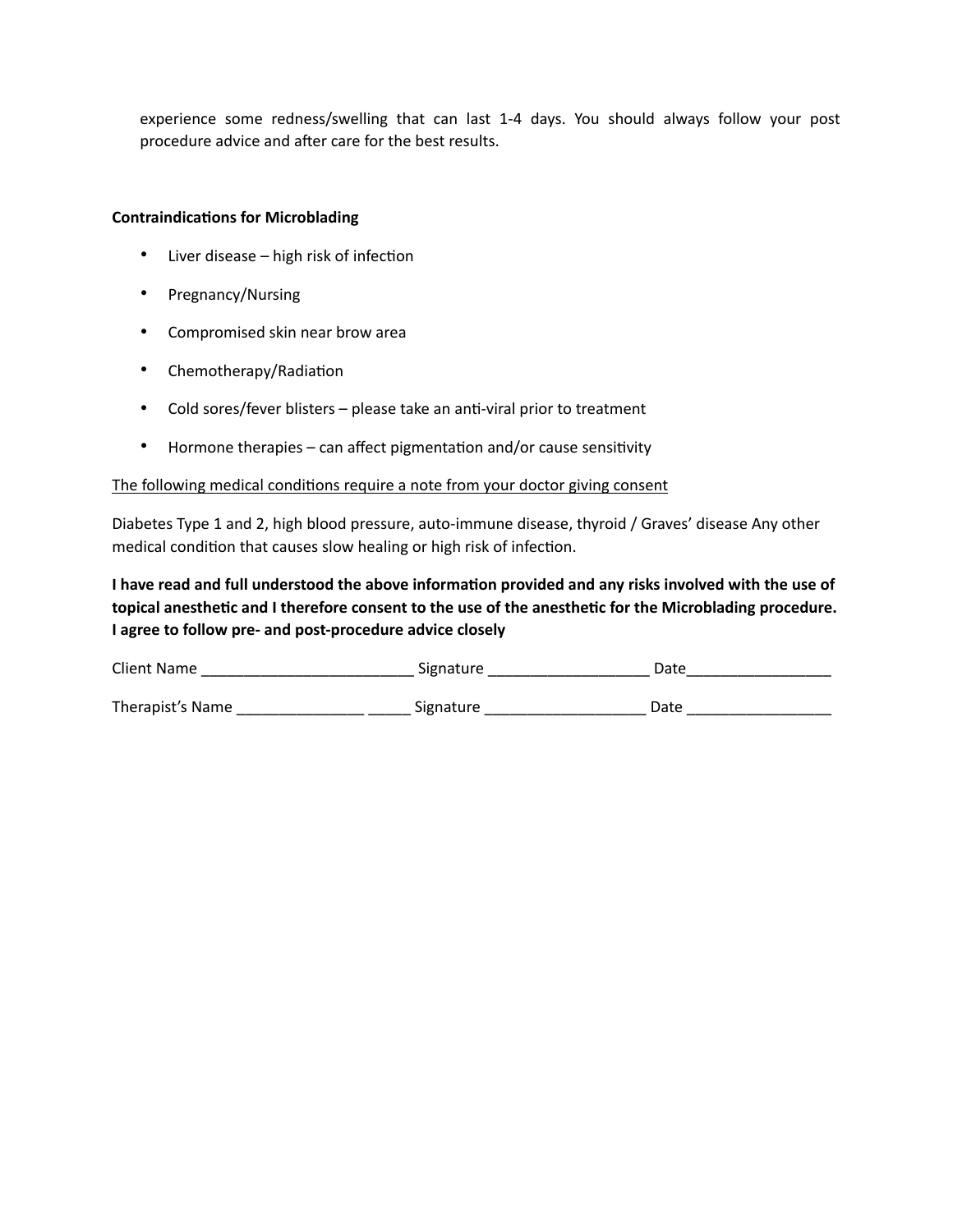#### **INFORMED CONSENT FOR MICROBLADING**

I \_\_\_\_\_\_\_\_\_\_\_\_\_\_\_\_\_\_\_\_\_\_\_\_\_\_\_\_\_\_\_\_\_\_\_ am over the age of 18, am not under the influence of drugs or alcohol, am not pregnant or nursing and desire to receive the indicated semi-permanent pigmentation procedure. The general nature of cosmetic micro-pigmentation, as well as the specific procedure to be performed has been explained to me. The Microblading procedure requires 2 visits (in some cases more may be required) and the cost is \$300.00. Scheduled appointments for the touchup procedure require 48 hours' notice for cancellation or rescheduling and are not included in the original price . Outside 6 weeks or if scheduled appointments are missed, an additional charge will be incurred. The initial appointment and touchup procedure will be invoiced separately at the time of service.

» If an unforeseen condition arises during the procedure, I authorize my therapist to use his/her professional judgment to decide what he/she feels is necessary under the given circumstances. I accept the responsibility for determining the color, shape and position of the Microblading procedure as agreed during consultation. I fully understand and accept that non-toxic pigments are used during the procedure and that the result achieved may fade over a period of 1-3 years. Even once the color fades, pigment itself may stay in the skin indefinitely.

» I have been informed that the highest standards of hygiene are met and that sterile, disposable needles and pigment containers are used for each individual client, procedure and visit.

» I understand and accept that each procedure is a process requiring multiple applications of pigment to achieve desired results and that 100% success cannot be guaranteed during the first procedure. I understand that I may have to return for a repeated procedure.

» The result of the procedure can be affected by the following: medication, skin characteristics (dry, oily, sundamaged thick or thin skin type), personal pH balance of your skin, alcohol intake and smoking, post procedure after care.

» Upon completion of the procedure there might be swelling and redness of the skin, which will subside within 1-4 days. In some cases, bruising may occur. You may resume normal activities following the procedure, however, using cosmetics, excessive perspiration and exposure to the sun should be limited until the skin has fully healed. Please see after care card for more details. The procedure results will look acceptable for you to appear in public without additional make-up on the brows.

» I have been advised that the true color will be seen 1 month after each procedure, and that the pigment may vary per skin tones, skin type, age and skin condition. I understand that some skin types accept pigment more readily and no guarantee on exact color can be given.

» To my knowledge, I do not have any physical, mental or medical impairment or disability that might affect my wellbeing as a direct or indirect result of my decision to have the procedure done now.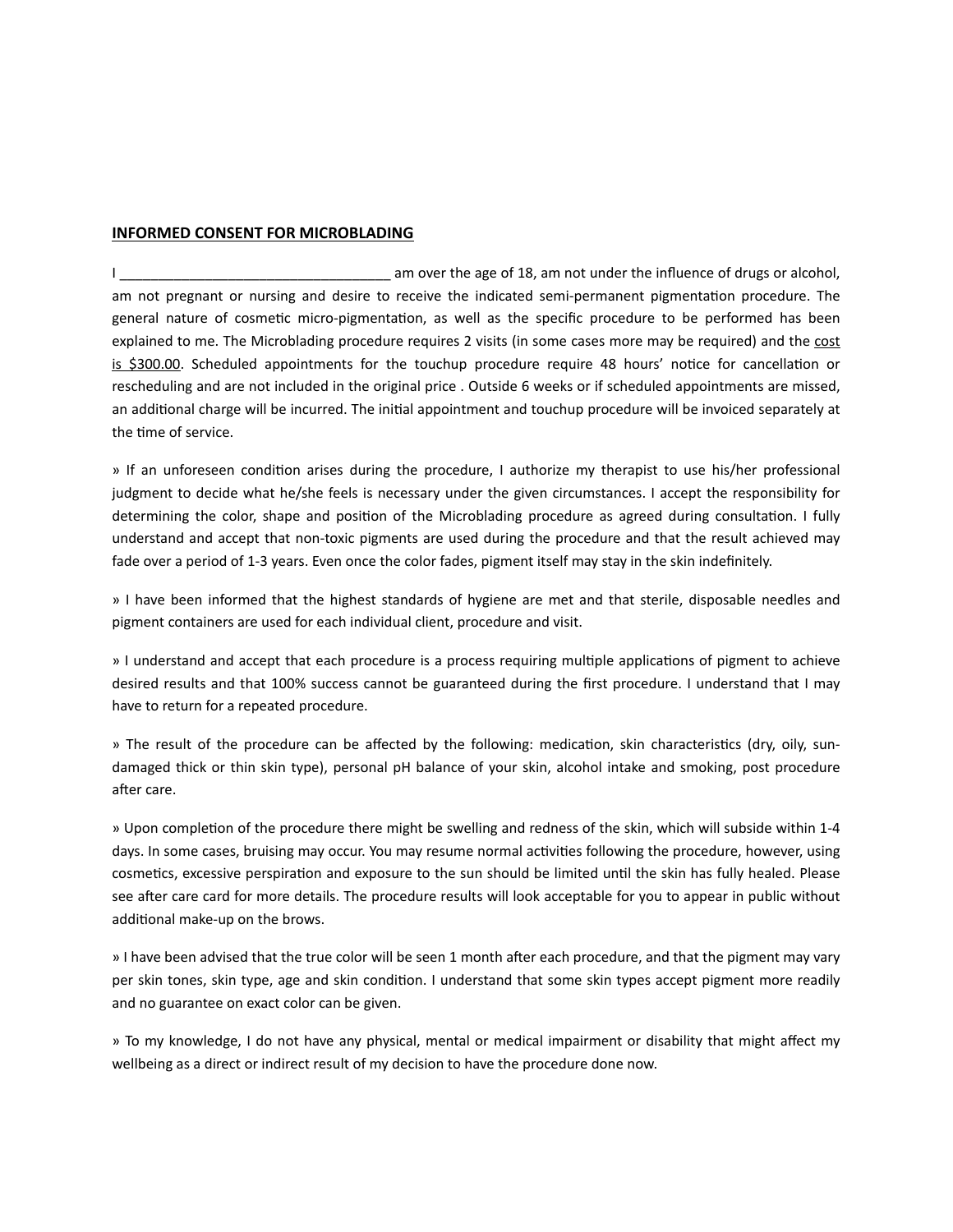» I agree to follow all pre-procedure and post-procedure instructions as provided and explained to me by the technician. Failure to do so may jeopardize my chances for a successful procedure. I can confirm that I have received a copy of aftercare details. I have been informed of the nature, risks, and possible complications and consequences of permanent skin pigmentation. I understand the permanent skin pigmentation procedure carries with it known and unknown complications and consequences associated with this type of cosmetic procedure, including but not limited to: infection, scarring, inconsistent color, and spreading, fanning or fading of pigments. I understand the actual color of the pigment may be modified slightly, due to the tone and color of my skin. I fully understand this is a tattoo process and therefore not an exact science but an art. I request the semi-permanent skin pigmentation procedure(s) and accept the permanence of this procedure as well as the possible complications and consequences of the said procedure (initial).

There is a possibility of an allergic reaction to numbing agent and/or pigments. A patch test is advisable however it does not ensure a client will not have an allergic reaction. I consent \_\_\_\_\_\_\_\_ (initial) or waive \_\_\_\_\_\_\_ (initial) the patch test. If waived, I release the technician from liability if I develop an allergic reaction to the pigment. I understand that if I have any skin treatments, laser hair removal, plastic surgery or other skin altering procedures, it may result in adverse changes to my Microblading procedure. I acknowledge some of these potential adverse changes may not be correctable. \_\_\_\_\_\_\_\_ (initial).

I certify that I have read and initialed the above paragraphs and have had explained to my understanding the consent and procedure permit. I accept full responsibility for the decision to have this cosmetic semi-permanent pigmentation work done.

I, \_\_\_\_\_\_\_\_\_\_\_\_\_\_\_\_\_\_\_\_\_\_\_\_\_\_\_\_\_\_, give Adriana Campos permission to perform my Microblading procedure.

| <b>Client Signature</b> |  |  |  |
|-------------------------|--|--|--|
|                         |  |  |  |

Therapist's Name \_\_\_\_\_\_\_\_\_\_\_\_\_\_\_\_\_\_\_\_\_\_\_\_\_\_\_\_\_\_\_Signature \_\_\_\_\_\_\_\_\_\_\_\_\_\_\_\_\_\_\_\_\_\_\_\_\_\_Date \_\_\_\_\_\_\_\_\_\_\_\_\_\_\_\_\_\_\_\_\_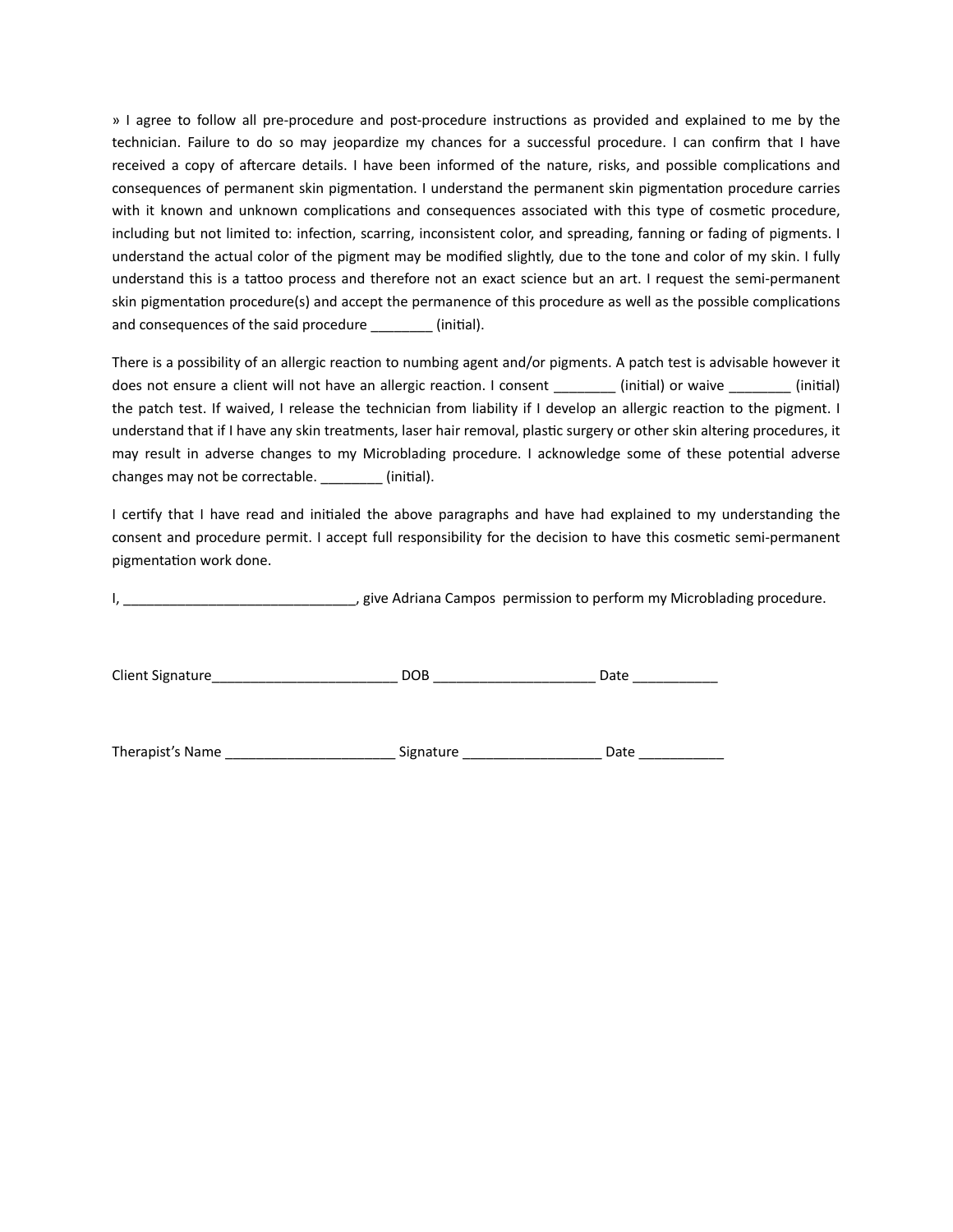## **Microblading Patient Photo Release Agreement for Liana Nunes**

Patient Name

I hereby consent to, and authorize the use by Adriana Campos of the specified Microblading photographs and/or video; that is, photographs taken before, during and after my Microblading procedure.

Adriana Campos has explained that all the photos and/or videos will be clinically appropriate and tastefully presented.

I have agreed on the photographs that Adriana Campos requests to be used and it is understood that these photos may be used on Adriana Campos (Endless Beauty Microblading) web site, social media accounts (Facebook, Instagram, Twitter), and in-office for demonstrational and promotional purposes. I understand that I am not entitled to compensation for these photos being used.

I now release Endless Beauty Microblading , and anyone authorized by Adriana Campos, all personal rights and objections I have or may have to the above described uses of my photographs and/or videos. I have entered this release freely or voluntarily, and agree to be bound thereby.

DATE PATIENT SIGNATURE

\_\_\_\_\_\_\_\_\_\_\_\_\_\_\_\_\_\_ \_\_\_\_\_\_\_\_\_\_\_\_\_\_\_\_\_\_\_\_\_\_\_\_\_\_\_\_\_\_\_

\_\_\_\_\_\_\_\_\_\_\_\_\_\_\_\_\_\_ \_\_\_\_\_\_\_\_\_\_\_\_\_\_\_\_\_\_\_\_\_\_\_\_\_\_\_\_\_\_\_

DATE TECHNICIAN/WITNESS SIGNATURE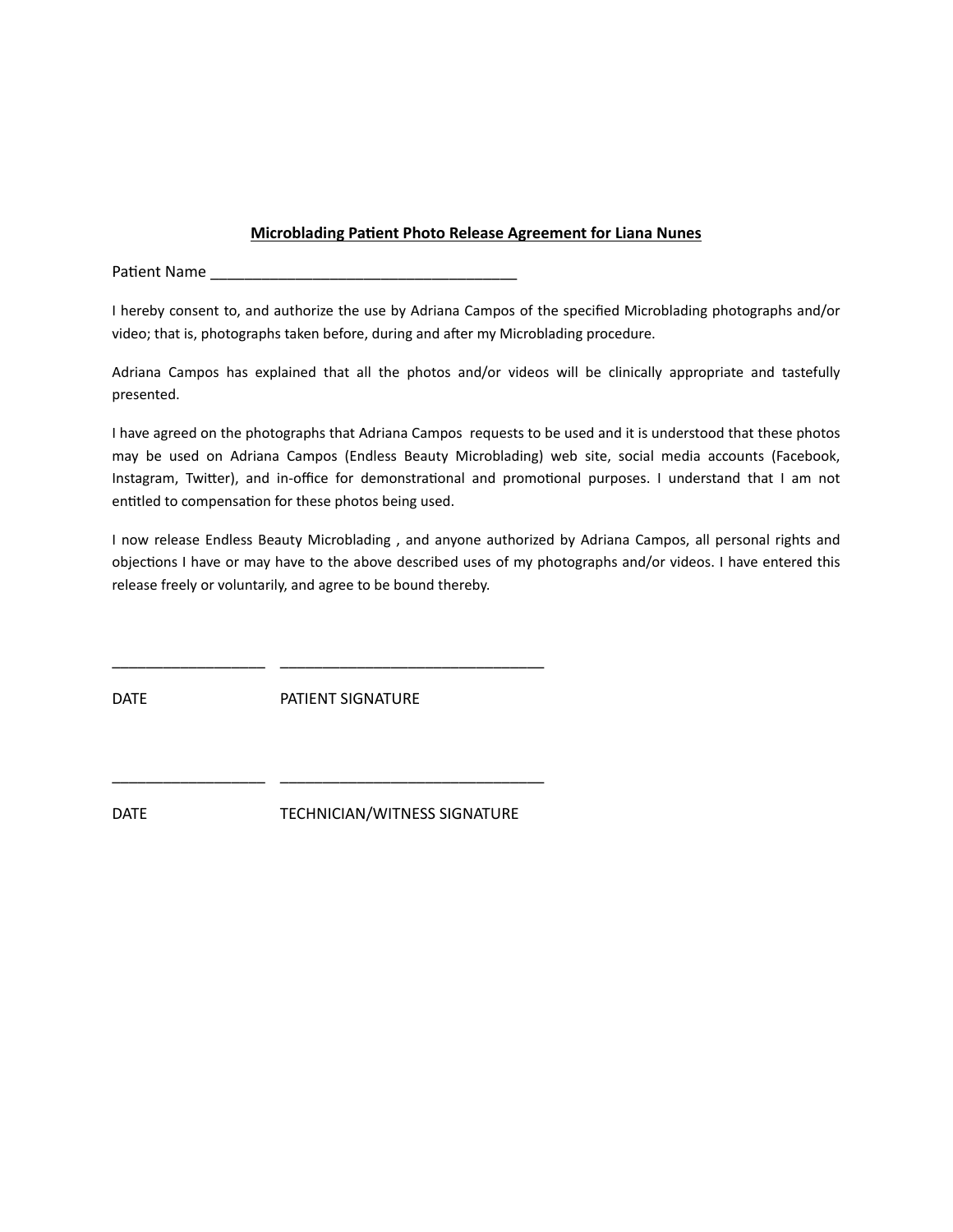#### **Microblading After Care**

Please follow these instructions for 10-14 days after the procedure to improve and prolong the results of Everlasting Brows.

I have applied a liquid barrier that will stay on and protect your brows. Avoid getting anything on the brows, including water, except for washing as directed. You may blot for the first few hours with sterile gauze to remove any excess fluids, if necessary.

Wash brows gently using a patting motion (not rubbing) once a day with antibacterial soap and apply after care product sparingly – only a super light layer is needed. This can be done the night of your procedure and continue daily until healed. Once healed, you may resume usual skin care.

DO NOT ALLOW THE BROWS TO GET WET other than washing once a day. Apply the balm provided a few times a day, very sparingly, with a clean cotton swab until completely healed to help with dryness. Do not pick or rub the brows. The flakes must fall off on their own or you will risk removing the color and possibly scarring.

• Do not soak the treated area in the bath, pool or hot tub. Refrain from swimming in salt water or a chlorinated pool until fully healed (30 days). No saunas or hot yoga for 30 days.

- When exercising, wear a sweatband to avoid sweat on brow area. No exercise for 14 days.
- Do not expose treated area to direct sunlight. After healed (30 days), use a sunscreen to avoid fading from the sun.
- Avoid touching your brows and be mindful of sleeping on your back until your brows have healed.
- No makeup should be applied directly on the brows during the healing process.

• Avoid wetting eyebrows during the healing process (if you find it difficult to avoid getting wet when showering, try taking a bath instead).

- Avoid sauna/steam rooms and sun beds during the healing process.
- Do not touch, rub, pick or scratch your brows following treatment or during healing process.

• You may find that your eyebrows will scab or become slightly dry following the treatment. If they itch, DO NO SCRATCH them. Just tap them to alleviate the itch.

• If your eyebrows get wet during the healing process, pat them dry with a towel, DO NOT RUB.

• Apply your healing balm per your therapist's advice. If you have excessively oily skin, you may not need to use healing balm at all. For those with dry skin, balm can be used up to 3 times a day.

• Client can use Q-tip and soap and water to gently remove a previous layer of balm or to cleanse the eyebrows.

- A "touch up" session is usually needed 6 weeks after the procedure; please make sure you schedule this with your therapist.
- Avoid using daily skincare products directly on the eyebrows.
- If you are having an MRI scan, please inform your doctor that you have had Microblading/semi-permanent makeup done.

• If you are planning a chemical peel, or any other medical procedure, please inform therapist of the procedure you have had. Procedure should only be done once the healing process is complete.